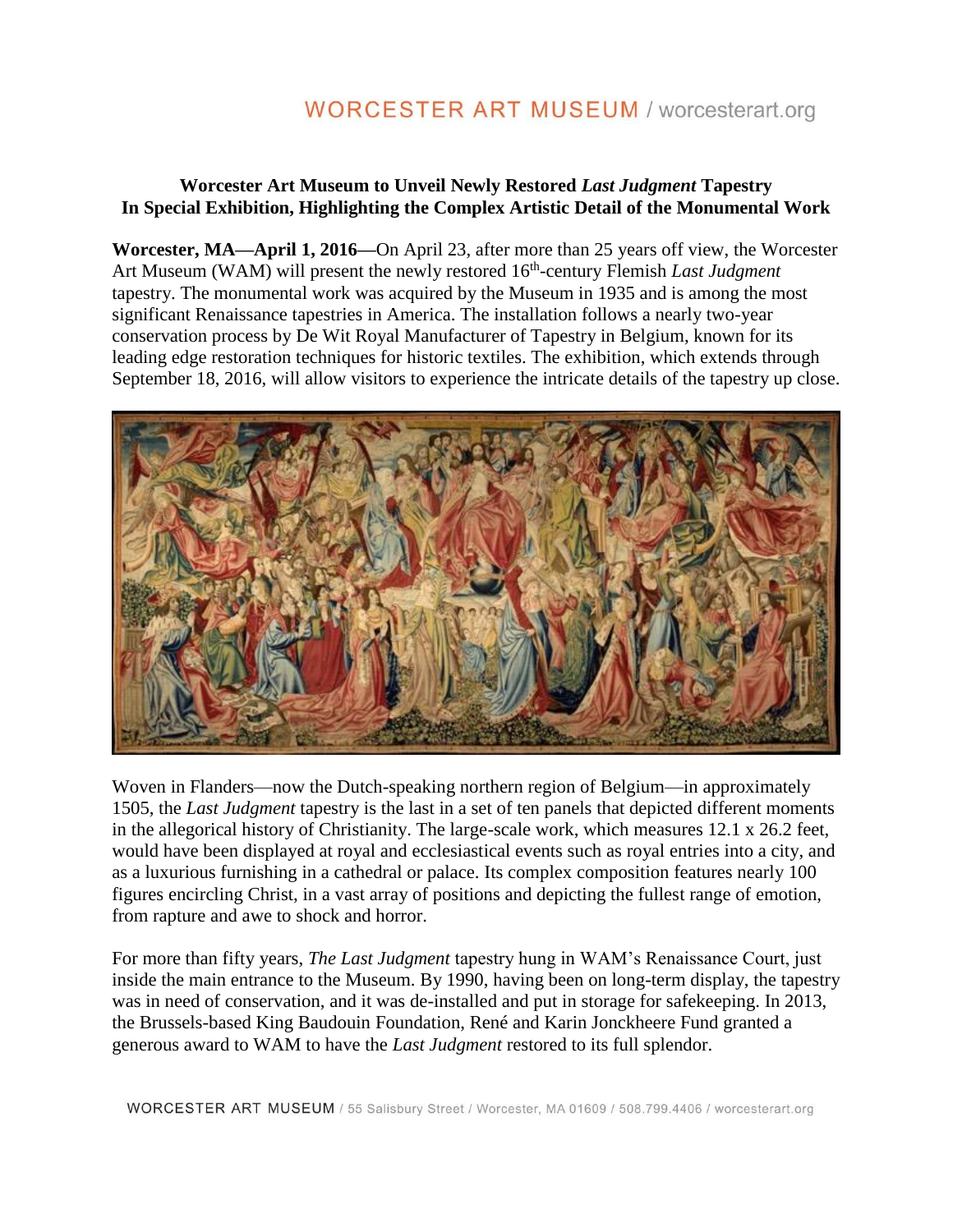# **WORCESTER ART MUSEUM / worcesterart.org**

"Tapestries were among the most significant and luxurious objects created in the Renaissance, and Worcester's example is truly one of the most splendid surviving examples," said Jon L. Seydl, Director of Curatorial Affairs and Curator of European Art at WAM. "Thanks to the magnificent restoration in Belgium, visitors will be able to appreciate the breathtaking technique and the complex composition through an installation that encourages close looking, and draws attention to specific elements of interest throughout the scene."

The tapestry was transported to the De Wit Royal Manufacturer facility in Mechelen, Belgium, where the restoration effort was led by director Yvan Maes De Wit, a fourth-generation tapestry weaver and restorer. The textile was cleaned using an aerosol suction method patented in 1991 by De Wit, and for which they are best known and respected among museum professionals and private collectors. This technique prevents lateral bleeding of unstable dyes, reduces mechanical stress to the work, controls the risk for irregular shrinkage or deformations, and ensures the recovery of the tapestry's original shape.

The process requires the textile be laid flat on a suction table. A cloud of aerosol mist, to which a small proportion of detergent is added, is applied from above in a constant and uninterrupted rhythm until the cleaning is complete. Concurrently, a remote controlled camera takes images of every inch of the tapestry, helping to determine the length of cleaning and ensuring that no undue stress is applied to the textile. This process not only results in a precise and delicate cleaning, but also provides excellent photographic material for future research and exploration. The cleaning is further monitored by analyzing water samples, which are taken to measure temperature, pH, and conductivity to ensure control over the procedure.

For the *Last Judgment* tapestry, once it was dry, then weak and fragile areas were strengthened and stabilized using an intricate network of stitches and linen consolidation fabrics. Old restorations, which were discolored and distracting to the viewer, were removed. New replacements were woven into the structure of the tapestry using color-fast threads dyed to match the original surrounding areas. This step restored compositional unity to the tapestry. Finally, a new linen lining was applied to the back to lend extra support and ensure longer life.

"I first saw the *Last Judgment* tapestry in 2006 when our conservation and curatorial colleagues from the Metropolitan Museum of Art tapestry department came to Worcester to examine it. The tapestry was taken from storage, brought to our largest gallery for viewing, and unrolled for the first time in many years," said Rita Albertson, Chief Conservator at WAM. "The tapestry specialists in the room saw a tremendous opportunity to restore the *Last Judgment* tapestry to its previous greatness. As I have shepherded the tapestry through its conservation treatment, I've seen its exceptional beauty revealed one layer at a time. I am delighted that we can once again share the fine quality of this magnificent work with our audiences."

With the restoration complete, the *Last Judgment* will go on view in a special exhibition that helps visitors engage with the aesthetic power of the work. The tapestry will be hung at a level that allows visitors to explore the full range of figures, the intricate technique, and the diversity

WORCESTER ART MUSEUM / 55 Salisbury Street / Worcester, MA 01609 / 508.799.4406 / worcesterart.org